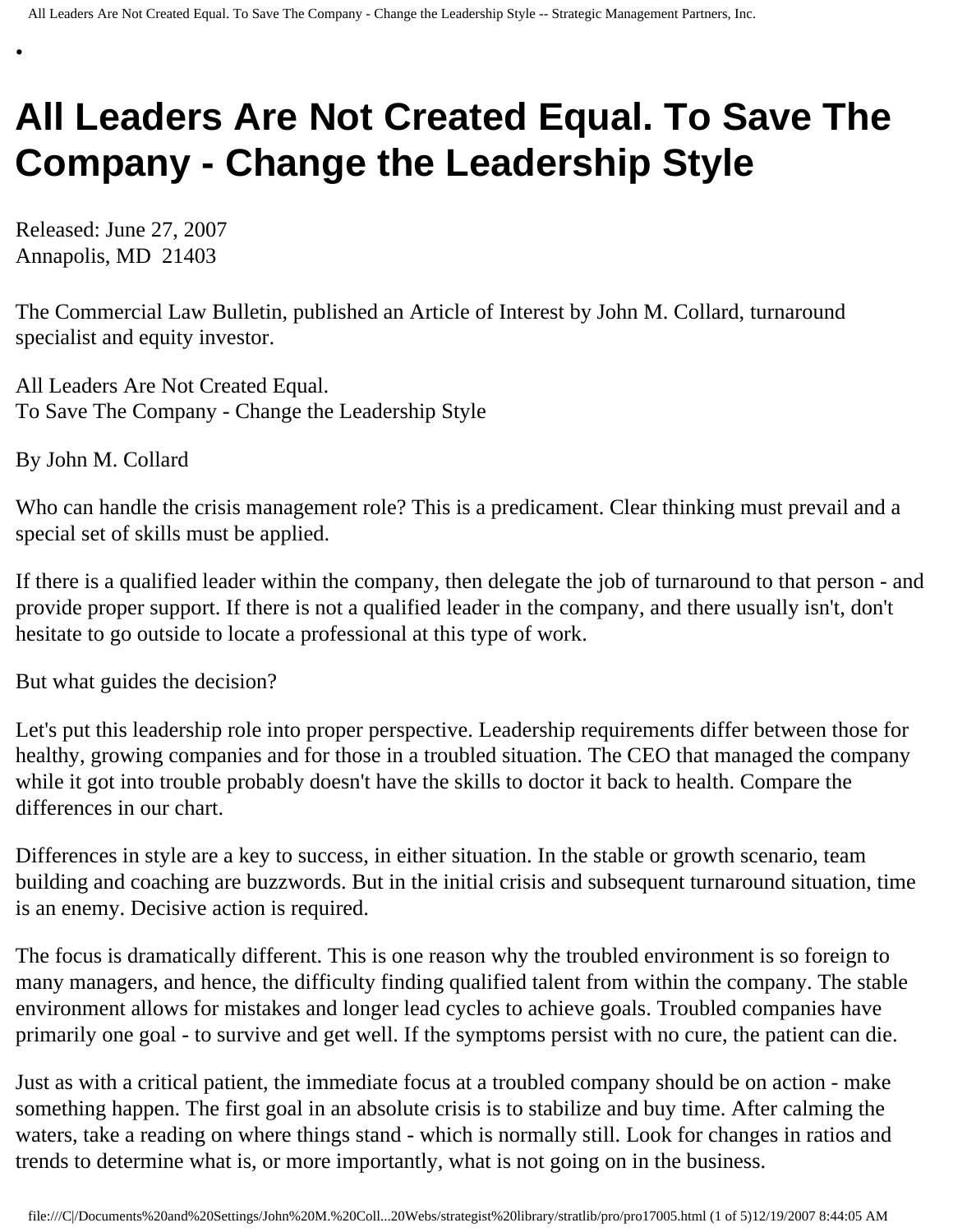Following this diagnostic stage, the transition can begin towards turnaround. Most importantly, the leader needs to get things moving again. Movement must occur in two areas - On the Volume In (revenue/sales) side, look at where and how revenue is generated. Is it from existing customers and contracts or new business? Most importantly, keep it coming in. On the Volume Out (throughput/ production) side, look at getting the product or service 'out the door'. How else can you bill for it?

Companies often get into trouble because management procrastinates when it comes to making decisions. If the decision is to be made by default, it is akin to making no decision at all. Much of that early, and overall, survival also depends upon being immediate - upon making decisions in a timely manner. Even a wrong decision means movement and direction. If a decision turns out to be wrong, change it, but keep things moving.

Time is an important dimension when it comes to authority. In a stable company, there is time to delegate, nurture growth of the management team; time to work on long term issues and projects. In the troubled situation delegating takes on a different role. Managers must be held accountable not only for performance, but for timely results.

In a troubled situation, the decision maker must get directly involved. It is hard to worry about the longterm future when there may not be one. The leader is pressed closer to the immediacy of day-to-day operations. If you want action, request a decision . . . or make one.

In a stable situation there is time to develop talent. But when in trouble, you must exploit the talents of those employees that remain who can perform and bring them to new levels, then recruit talent that is lacking. It means building permanent management teams that can bring the company back to health and add value to the company.

Communication is critical - with everyone who has a stake in a company's success. Talk to employees, more importantly; listen to what they have to say. Be assured, they know where problems exist.

What message are you sending? Remember, what is not said is often more destructive than what is. Unnatural actions or behavior, such as 'closed door meetings,' will most certainly set off the rumor mill. People need to know or they are left to their own imaginations - and that is always worse.

Equally important, level with people - then get the stay versus go decision. To address issues in a forthright manner is no guarantee you will keep everyone, or that everyone will believe what has been said. But to not communicate what is going on is a lack of leadership; so don't be surprised when employees don't do what you want them to.

Turnaround leaders didn't start out as such - they were often managers that worked their way up the corporate ladder through hard work and (hopefully) fair play to build a solid management reputation. They have also developed a set of skills to handle problem solving, getting results with minimal resources, (tight) cash flow management, negotiating and dealing with bankers, investors and creditors. The stakeholders will usually work with a turnaround leader - if he or she is credible.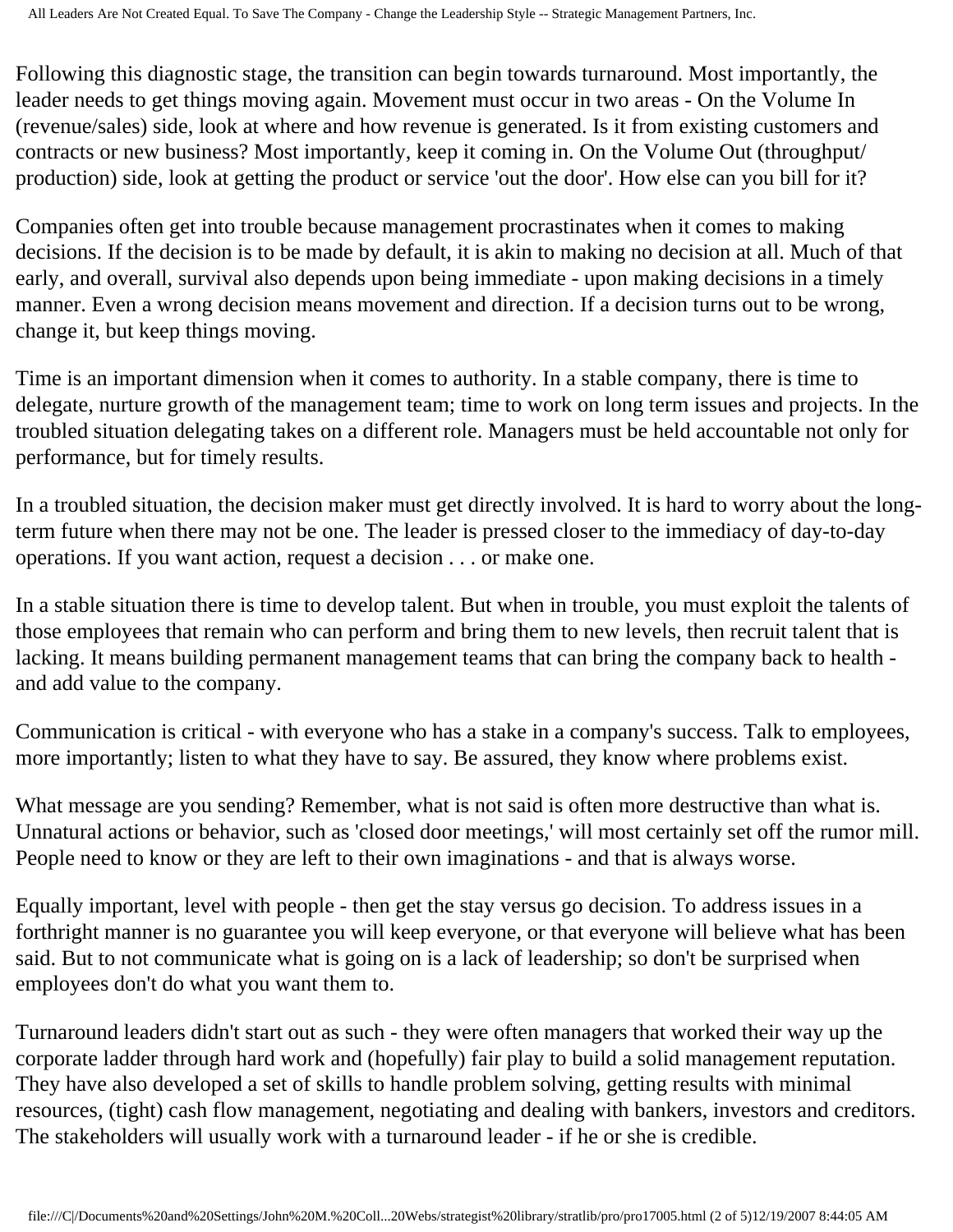All Leaders Are Not Created Equal. To Save The Company - Change the Leadership Style -- Strategic Management Partners, Inc.

A key initial element to a successful turnaround is to establish a good relationship with your bank. Capital is always required in tough times, while its nice to have in good times as well. If the leaders who were in power while the company's position was allowed to deteriorate are still there, why should the lender believe that they would now be instrumental in correcting the situation? With all the suspicion that can surround a troubled company, it is important that trust is re established with the bank. Credibility with the lender(s) is mandatory to success - and most likely to keeping that cash flow at the bank. And with the bank holding the trump card, the institution must feel comfortable working with the turnaround leader. It means laying everything out on the table to keep the situation honest - and honoring commitments made to the lender.

Where consistency is important in stable environments the name of the game in a turnaround is uncertainty. You can absolutely, positively count on surprises. "When it rains, it pours" may be clichéd, but when applied to a troubled company, one can be sure that 'Murphy is shaking the clouds.'

The ability to deal with change at a rapid pace is essential. This is why a seasoned practitioner can be the answer to a successful turnaround plan. The existing leadership is often 'out of its element' as it enters this untrodden ground of trouble. And when people haven't had to manage in this environment before, the odds are that they will at the very least, have a difficult time.

One alternative is to work with consultants. They can't be leaders because they can't make decisions for the company. They can make recommendations, but often to the same leader(s) who failed to make a decision in the first place.

The turnaround practitioner, by contrast, is a hands-on decision maker who actually takes control of the company - often as CEO - for a period of time. He is in control of the company's destiny. He must know how to be decisive, know how to isolate problems and find solutions. A good practitioner has three goals; 1) get control, stabilize the situation, jump-start the turnaround, 2) develop a sound plan, and 3) hire their permanent replacement.

Affecting a turnaround takes an array of skills. When in crisis there is no time for a warm up. Just as with that patient in intensive care, the longer a company is on the critical list, the harder it is to nurse it back to health. To affect rehabilitation, the right leader will know how to make the quick and proper decisions, put a plan into action and keep a talented team moving towards a healthy and more valuable end.

Contrasting Leadership Styles

[Skill => In Stable, Healthy or Growth Scenario Versus Troubled or Turnaround Situation]

Focus => On Objectives when healthy versus on Survival, Action, Problem-Solving when in a troubled situation

Decision making => Is Deliberate when healthy versus more Decisive, Immediate when in a troubled situation

Authority => Delegate when healthy versus more Direct Involvement when in a troubled situation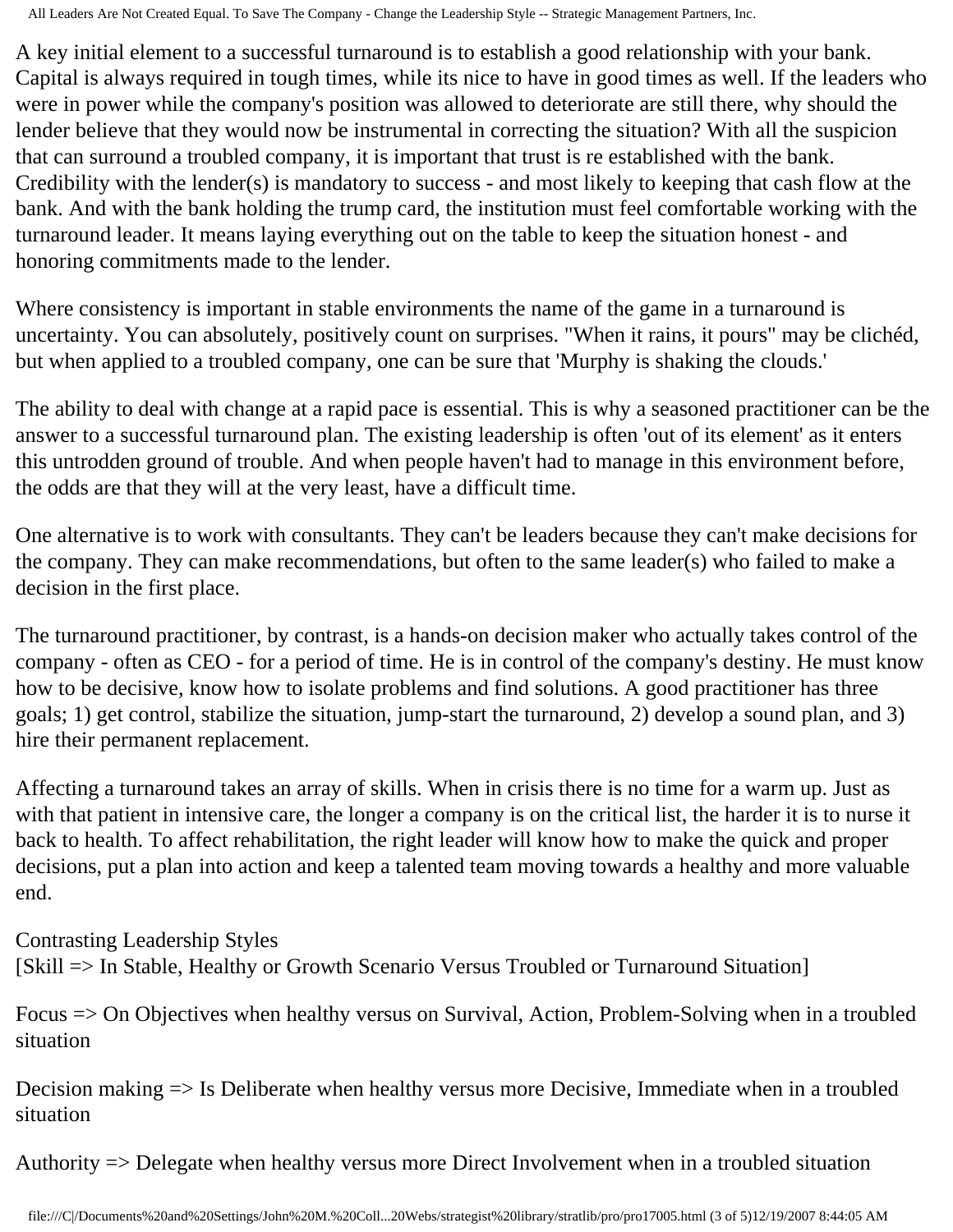People => Develop Resources when healthy versus Recruit Turnaround Talent and Stress Communications when in a troubled situation

Respected for: => Management Reputation when healthy versus Financial Credibility when in a troubled situation

Known for: => Consistency when healthy versus Ability to Shift Gears when in a troubled situation

"When it rains, it pours" may be clichéd, but when applied to a troubled company, one can be sure that 'Murphy is shaking the clouds.'

[Library: All Leaders Are Not Created Equal. To Save The Company - Change the Leadership Style](http://members.aol.com/stratlib2/clbldr.html) 

## About the Author

John M. Collard, is Chairman of Annapolis, Maryland-based Strategic Management Partners, Inc. (410 263-9100, [www.StrategicMgtPartners.com](http://www.strategicmgtpartners.com/)), a nationally recognized turnaround management firm specializing in interim executive leadership, asset recovery, and investing in underperforming companies. He is Past Chairman of the Turnaround Management Association, a Certified Turnaround Professional, and brings 35 years senior operating leadership, \$85M asset recovery, 40+ transactions worth \$780M+, and \$80M fund management expertise to run troubled companies, and advise company boards, litigators, institutional and private equity investors.

[www.StrategicMgtPartners.com](http://www.strategicmgtpartners.com/)

John M. Collard (Strategist@aol.com) Chairman Strategic Management Partners, Inc. 522 Horn Point Drive Annapolis, MD 21403 Phone : 410-263-9100 Fax : 410-263-6094

[www.StrategicMgtPartners.com](http://www.strategicmgtpartners.com/)

More Information [Library: Library: All Leaders Are Not Created Equal. To Save The Company -](http://members.aol.com/stratlib2/clbldr.html) [Change the Leadership Style.](http://members.aol.com/stratlib2/clbldr.html)

Courtesy FeaturesUSA.com